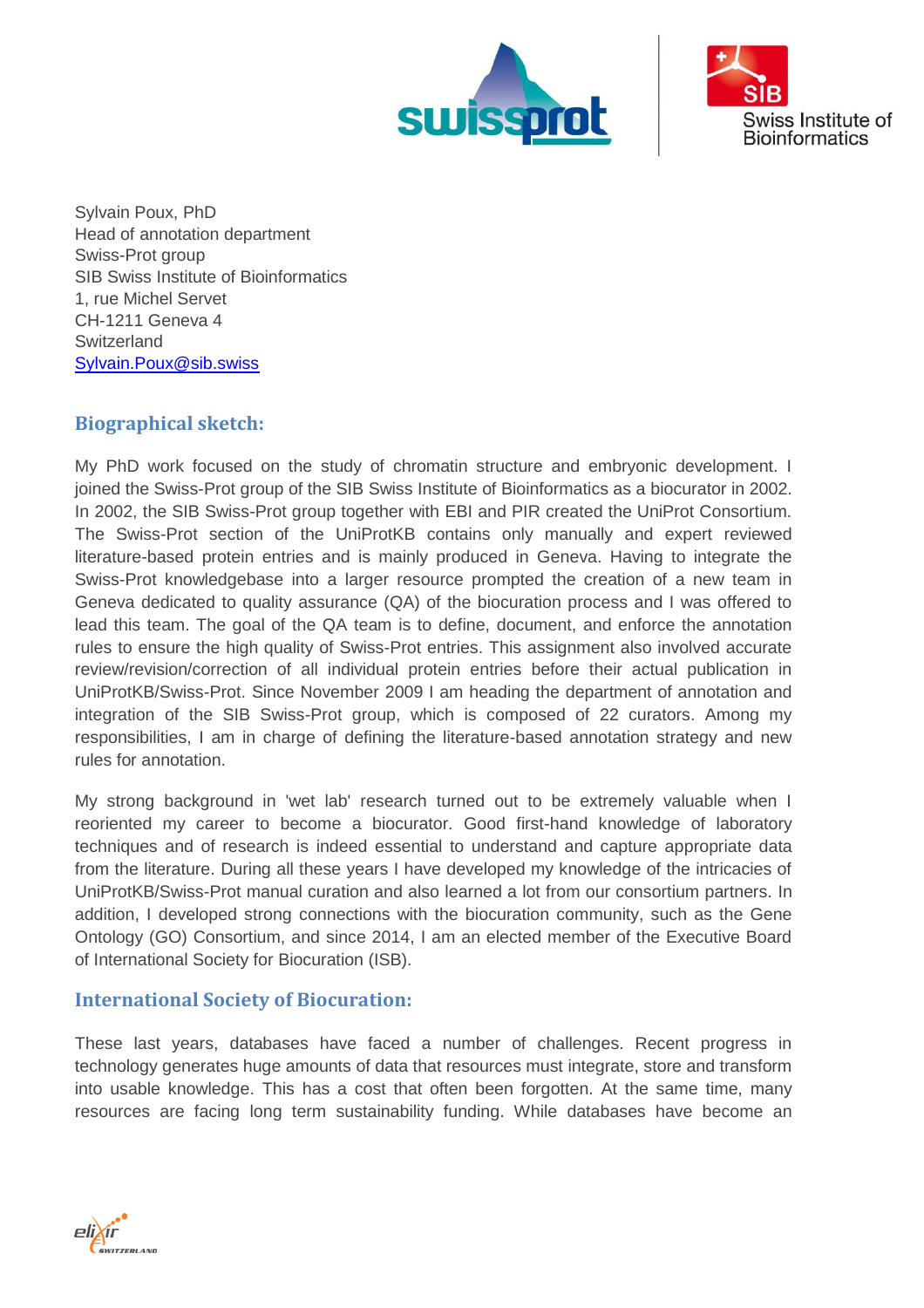

essential tool of every research project and are being used daily by large scientific communities worldwide, the contribution of biocurators is still largely underestimated or not explained enough. It is therefore important to promote biocuration as a career.

From my experience, I clearly see the multifold benefits of professional biocurators with long experience, able to deliver high quality annotation while making efficient uses of biocurator resources. From this perspective, the ISB provides a unique opportunity to promote the work of biocurators and its impact on research to a larger community and to the funding agencies.

The recent tsunami of data also has consequences on the scope and approaches of biocuration. On one hand, some consider that with more than one million papers published every year, expert curation is not an option anymore since it is impossible to keep up with the amount and the extreme diversity of data. On the other hand, others still consider expert biocuration as the only solution to provide a corpus of high quality datasets, automation generates too many false positives. Actually, these two models are not mutually exclusive as demonstrated by a study that we have published recently [\(https://doi.org/10.1093/bioinformatics/btx439\)](https://doi.org/10.1093/bioinformatics/btx439). Using UniProtKB/Swiss-Prot as a case study, we demonstrated that expert curation is scalable thanks to close collaboration between textmining and expert biocurator communities, highlighting the importance of collaboration between resources. In this context, the ISB is an ideal platform to promote collaboration and synergy between the different resources.

Since 2014, as elected member of the Executive Board of the ISB, I could serve the biocuration community and help to promote Biocuration as a career. I also had the opportunity to participate actively to the organization of the biocuration conference and was co-chair of the organizing committee of the Ninth International Biocuration Conference that took place in Geneva in April 2016.

Having worked in Biocuration for over 15 years, I look forward to continue to serve on the executive committee of ISB.

Yours sincerely

Septim lows

Sylvain Poux, PhD Head of annotation department Swiss-Prot group